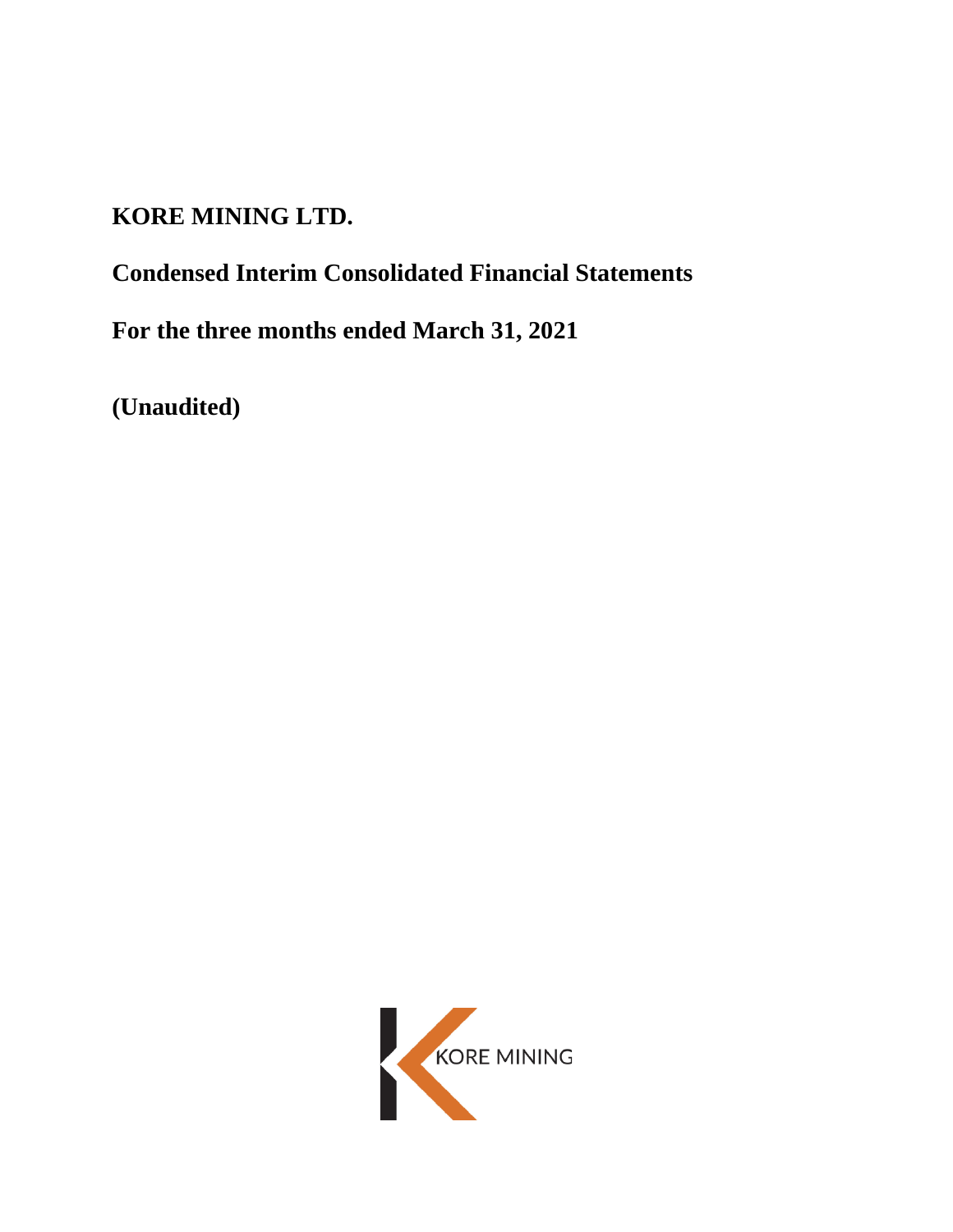## **KORE MINING LTD. Condensed Interim Consolidated Statements of Financial Position** *(Unaudited) (Expressed in Canadian dollars unless otherwise noted)*

**As at March 31, 2021** December 31, 2020 Note **Current assets** Cash and cash equivalents **\$** 2,722,732 \$ 4,906,361 Amounts receivable **110,812** 94,069 Prepaid expenses **112,715** 272,096 **Total current assets** 2,946,259 5,272,526 **Non-current assets** Equipment 136,660 166,340 Deposits **95,534** 110,534 Mineral properties 5 **1,744,782** 2,835,444 **Total assets \$** 4,923,235 \$ 8,384,844 **Current liabilities** Accounts payable **8 \$ 943,030** \$ 1,334,352 Lease liability **6 95,782** 106,147 **Total liabilities** 1,440,499 1,440,499 **Shareholders' equity** Share capital 7 **11,888,103** 22,220,248 Warrants 1,053,620 1,053,620 1,053,620 Reserves 1,584,762 1,281,542 Deficit **(10,582,735)** (17,520,808) Accumulated other comprehensive loss **(59,327)** (90,257) (90,257) **Total shareholders' equity** 3,884,423 6,944,345 **Total shareholders' equity and liabilities \$ 4,923,235** \$ 8,384,844

| Going concern          |    |
|------------------------|----|
| Spin out of Karus Gold |    |
| Subsequent events      | 12 |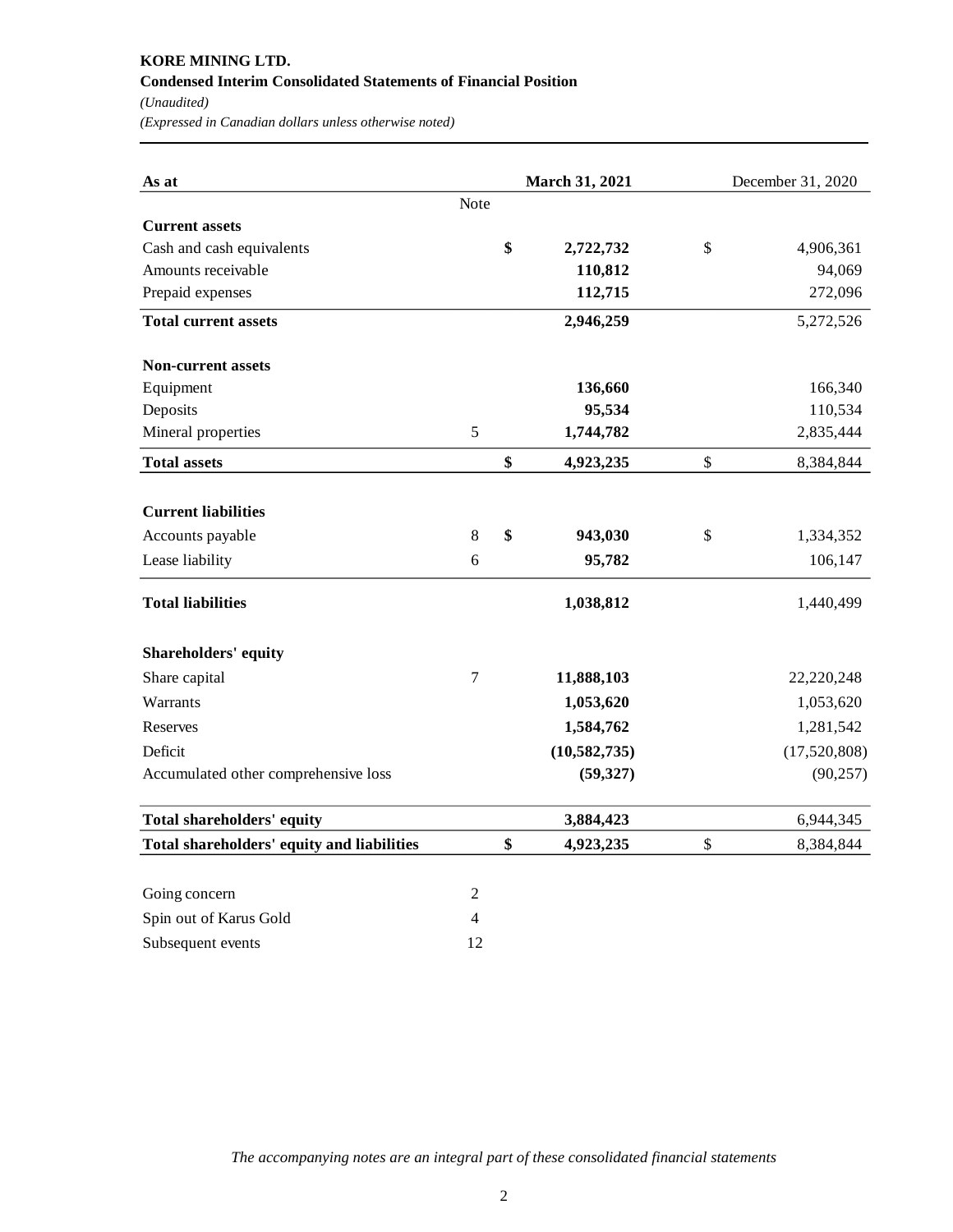## **KORE MINING LTD. Condensed Interim Consolidated Statements of Income (Loss) and Comprehensive Income (Loss)** *(Unaudited)*

*(Expressed in Canadian dollars unless otherwise noted)*

|                                                                 |      | For the three<br>months ended<br>March 31, 2021 |               | For the three<br>months ended<br>March 31, 2020 |
|-----------------------------------------------------------------|------|-------------------------------------------------|---------------|-------------------------------------------------|
|                                                                 | Note |                                                 |               |                                                 |
| <b>Expenses</b>                                                 |      |                                                 |               |                                                 |
| Depreciation                                                    |      | \$<br>11,962 \$                                 |               |                                                 |
| Exploration and evaluation expenses                             | 6    | 1,020,014                                       |               | 819,978                                         |
| General and administration                                      |      | 194,061                                         |               | 78,055                                          |
| Management fees, wages and corporate                            |      |                                                 |               |                                                 |
| advisory fees                                                   | 4, 9 | 266,493                                         |               | 190,230                                         |
| Marketing, advisory and investor relations                      |      | 641,403                                         |               | 163,922                                         |
| Professional fees                                               | 4    | (66, 258)                                       |               | 100,650                                         |
| Share-based payments                                            | 7    | 340,825                                         |               | 66,030                                          |
|                                                                 |      | (2,408,500)                                     |               | (1,418,865)                                     |
| Other income (expense)                                          |      |                                                 |               |                                                 |
| Foreign exchange loss                                           |      | (12, 312)                                       |               | 5,210                                           |
| Interest and finance income                                     |      | 7,576                                           |               | 3,435                                           |
| Interest expense                                                |      | (3,797)                                         |               |                                                 |
| Gain on distribution of Karus Gold                              | 4    | 9,355,106                                       |               |                                                 |
| Net income (loss) for the period                                |      | \$<br>6,938,073 \$                              |               | (1,410,220)                                     |
| Item that may be subsequently reclassified to net income (loss) |      |                                                 |               |                                                 |
| Cumulative translation adjustment                               |      | 30,930                                          |               | 61,331                                          |
| Comprehensive income (loss) for the period                      |      | \$<br>6,969,003                                 | $\mathcal{S}$ | (1,348,889)                                     |
|                                                                 |      |                                                 |               |                                                 |
| Basic income (loss) per common share                            |      | \$<br>0.07                                      | $\mathcal{S}$ | (0.02)                                          |
| Fully diluted income (loss) per common share                    |      | \$<br>$0.06$ \$                                 |               | (0.02)                                          |
| Weighted average number of common shares outstanding - basic    |      | 106,098,319                                     |               | 88, 841, 914                                    |
| Weighted average number of common shares outstanding - diluted  |      | 108,495,123                                     |               | 88, 841, 914                                    |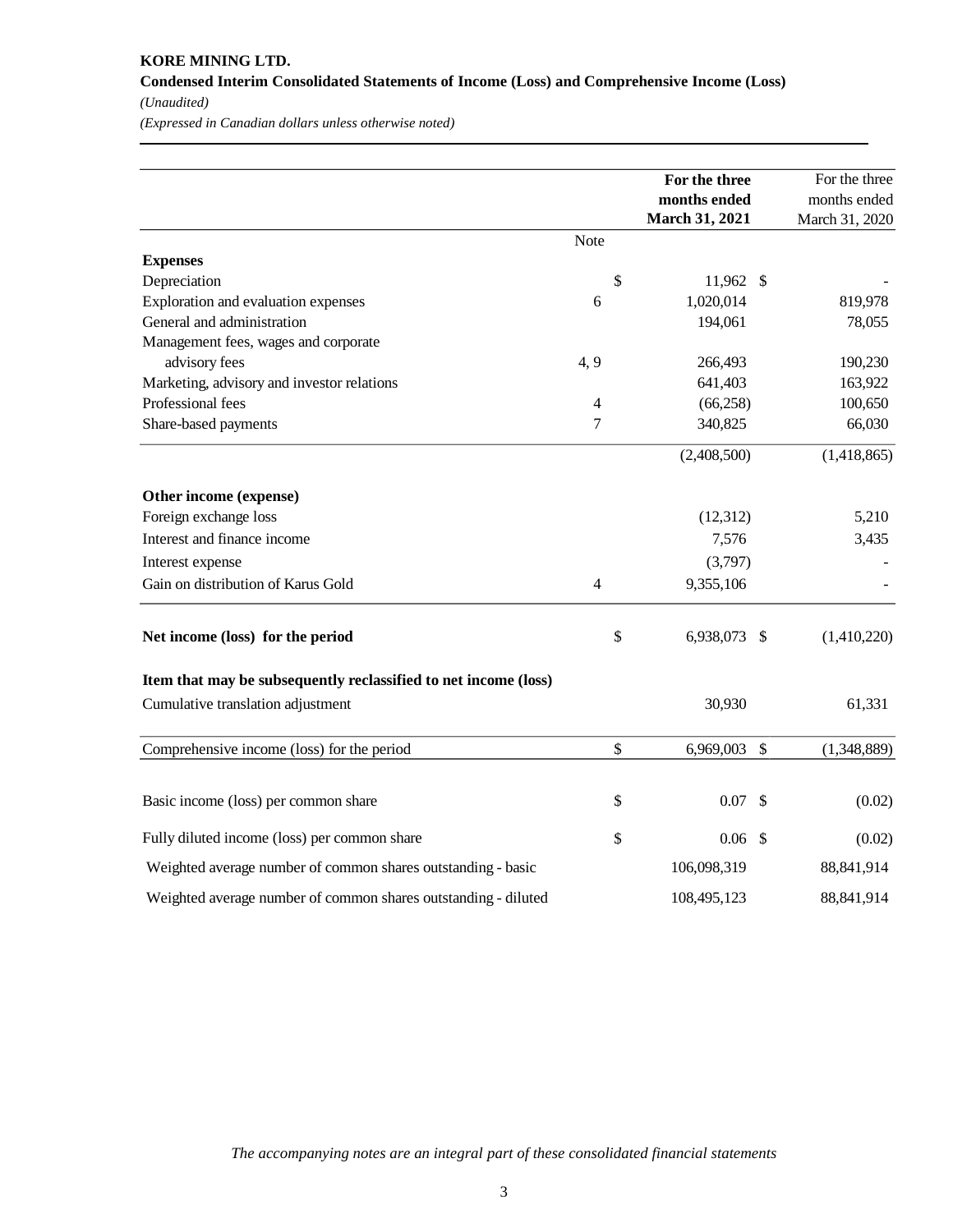|                                            | For the three<br>months ended<br>March 31, 2021 |               | For the three<br>months ended<br><b>March 31, 2020</b> |                          |  |
|--------------------------------------------|-------------------------------------------------|---------------|--------------------------------------------------------|--------------------------|--|
|                                            |                                                 |               |                                                        |                          |  |
| <b>CASH USED IN OPERATING ACTIVITIES</b>   |                                                 |               |                                                        |                          |  |
| Income (loss) for the period               | \$                                              | 6,938,073     | \$                                                     | (1,410,220)              |  |
| Items not involving cash:                  |                                                 |               |                                                        |                          |  |
| Depreciation                               |                                                 | 11,962        |                                                        |                          |  |
| Gain on distribution of Karus Gold         |                                                 | (9,355,106)   |                                                        |                          |  |
| Interest expense                           |                                                 | 3,797         |                                                        |                          |  |
| Share-based payments                       |                                                 | 340,825       |                                                        | 66,030                   |  |
| Changes in non-cash working capital items: |                                                 |               |                                                        |                          |  |
| Amounts receivable                         |                                                 | (16,743)      |                                                        | 156,659                  |  |
| Prepaid expenses and advances              |                                                 | 159,381       |                                                        | (12,258)                 |  |
| Deposits                                   |                                                 |               |                                                        | (5,000)                  |  |
| Accounts payable                           |                                                 | (391, 322)    |                                                        | 389,711                  |  |
|                                            |                                                 | (2,309,133)   |                                                        | (815,078)                |  |
| <b>FINANCING ACTIVITIES</b>                |                                                 |               |                                                        |                          |  |
| Payment of lease liabilities               |                                                 | (11,880)      |                                                        |                          |  |
| Proceeds from the exercise of options      |                                                 | 65,250        |                                                        |                          |  |
| Repayment of Karus Gold loan               |                                                 | 500,000       |                                                        |                          |  |
| Loan to Karus Gold                         |                                                 | (500,000)     |                                                        |                          |  |
|                                            |                                                 |               |                                                        |                          |  |
|                                            |                                                 | 53,370        |                                                        | $\overline{\phantom{a}}$ |  |
| Impact of changes in foreign exchange      |                                                 | 72,134        |                                                        | 22,287                   |  |
| Change in cash                             |                                                 | (2, 183, 629) |                                                        | (792, 791)               |  |
| Cash at beginning of period                |                                                 | 4,906,361     |                                                        | 3,133,623                |  |
| Cash at end of period                      | \$                                              | 2,722,732     | \$                                                     | 2,340,832                |  |
|                                            |                                                 |               |                                                        |                          |  |
| Supplemental cash flow information:        |                                                 |               |                                                        |                          |  |
| Distribution of assets to Karus Gold       | \$                                              | 10,435,000    | \$                                                     |                          |  |
| Cash paid for interest                     |                                                 | 3,797         |                                                        |                          |  |
| Cash paid for income taxes                 |                                                 |               |                                                        |                          |  |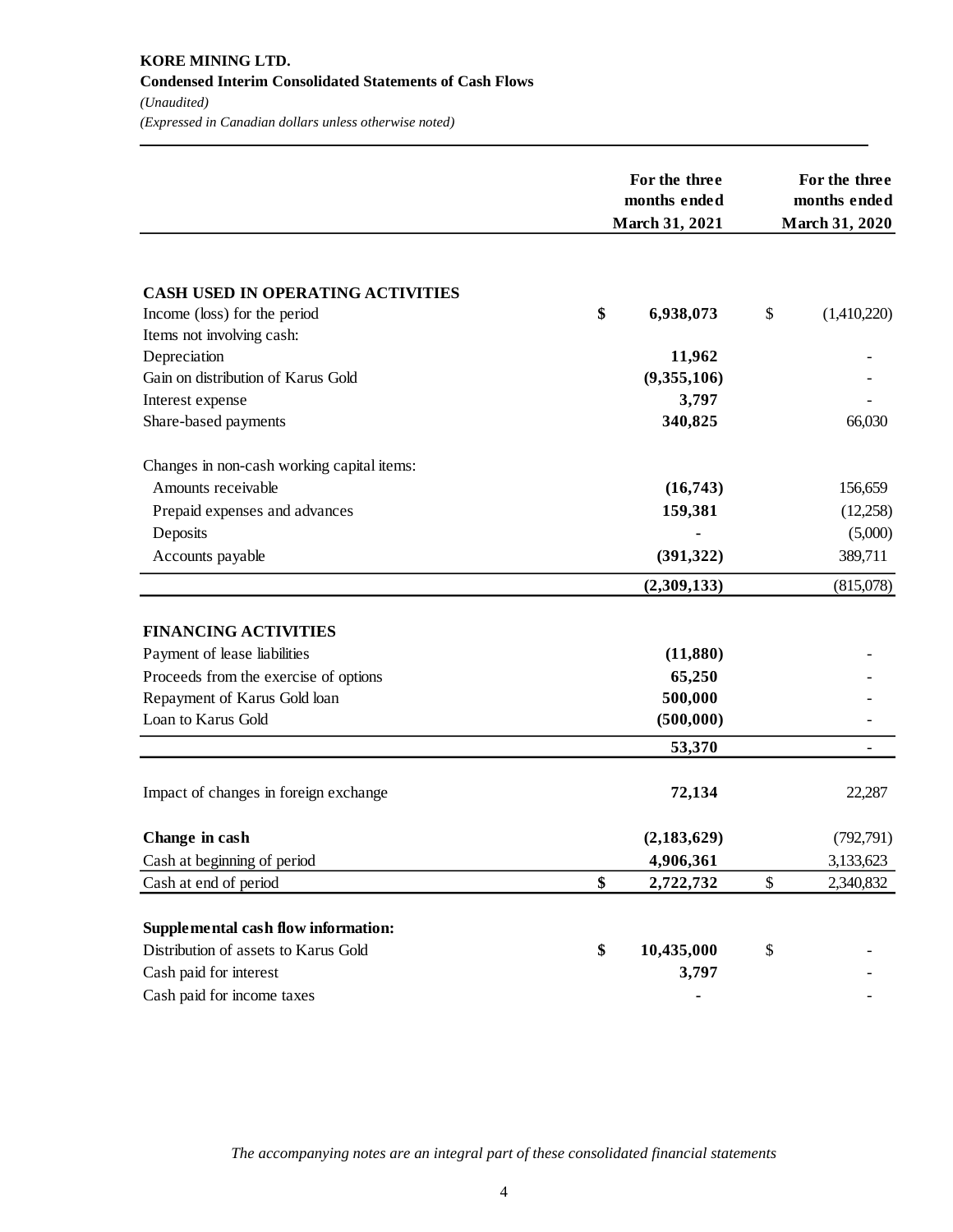## **KORE MINING LTD. Condensed Interim Consolidated Statements of Changes in Equity**

## *(Unaudited)*

*(Expressed in Canadian dollars unless otherwise noted)*

|                                    | <b>Common Shares</b> |               |                |                 |                      |                                                         |                     |
|------------------------------------|----------------------|---------------|----------------|-----------------|----------------------|---------------------------------------------------------|---------------------|
|                                    | <b>Number</b>        | <b>Amount</b> | Warrants<br>\$ | <b>Reserves</b> | <b>Deficit</b><br>\$ | <b>Accumulated other</b><br>comprehensive income (loss) | <b>Total Equity</b> |
| <b>December 31, 2019</b>           | 88,841,914           | 11,085,678    | 573,516        | 878,946         | (8,325,325)          | (47,300)                                                | 4,165,515           |
| Share-based payments               |                      |               |                | 66,030          |                      |                                                         | 66,030              |
| Net income (loss) for the period   |                      |               |                |                 | (1,410,220)          |                                                         | (1,410,220)         |
| Other comprehensive income (loss)  |                      |               |                |                 |                      | 61,331                                                  | 61,331              |
| <b>March 31, 2020</b>              | 88,841,914           | 11,085,678    | 573,516        | 944,976         | (9,735,545)          | 14,031                                                  | 2,882,656           |
| Shares issued on private placement | 13,666,666           | 8,889,984     | 1,110,016      |                 |                      |                                                         | 10,000,000          |
| Share issuance costs               |                      | (459, 657)    | (67, 632)      |                 |                      |                                                         | (527, 289)          |
| Exercise of options                | 1,133,332            | 370,450       |                | (103, 784)      |                      |                                                         | 266,666             |
| Exercise of warrants               | 2,433,000            | 2,333,793     | (562, 280)     | (32,079)        |                      |                                                         | 1,739,434           |
| Share-based payments               |                      |               |                | 472,429         |                      |                                                         | 472,429             |
| Net income (loss) for the period   |                      |               |                |                 | (7,785,263)          |                                                         | (7,785,263)         |
| Other comprehensive income (loss)  |                      |               |                |                 |                      | (104, 288)                                              | (104, 288)          |
| <b>December 31, 2020</b>           | 106,074,912          | 22,220,248    | 1,053,620      | 1,281,542       | (17,520,808)         | (90, 257)                                               | 6,944,345           |
| Exercise of options                | 150,000              | 102,855       |                | (37,605)        |                      |                                                         | 65,250              |
| Distribution of Karus Gold Corp.   |                      | (10,435,000)  |                |                 |                      |                                                         | (10, 435, 000)      |
| Share-based payments               |                      |               |                | 340,825         |                      |                                                         | 340,825             |
| Net income (loss) for the period   |                      |               |                |                 | 6,938,073            |                                                         | 6,938,073           |
| Other comprehensive income (loss)  |                      |               |                |                 |                      | 30,930                                                  | 30,930              |
| <b>March 31, 2021</b>              | 106,224,912          | 11,888,103    | 1,053,620      | 1,584,762       | (10, 582, 735)       | (59, 327)                                               | 3,884,423           |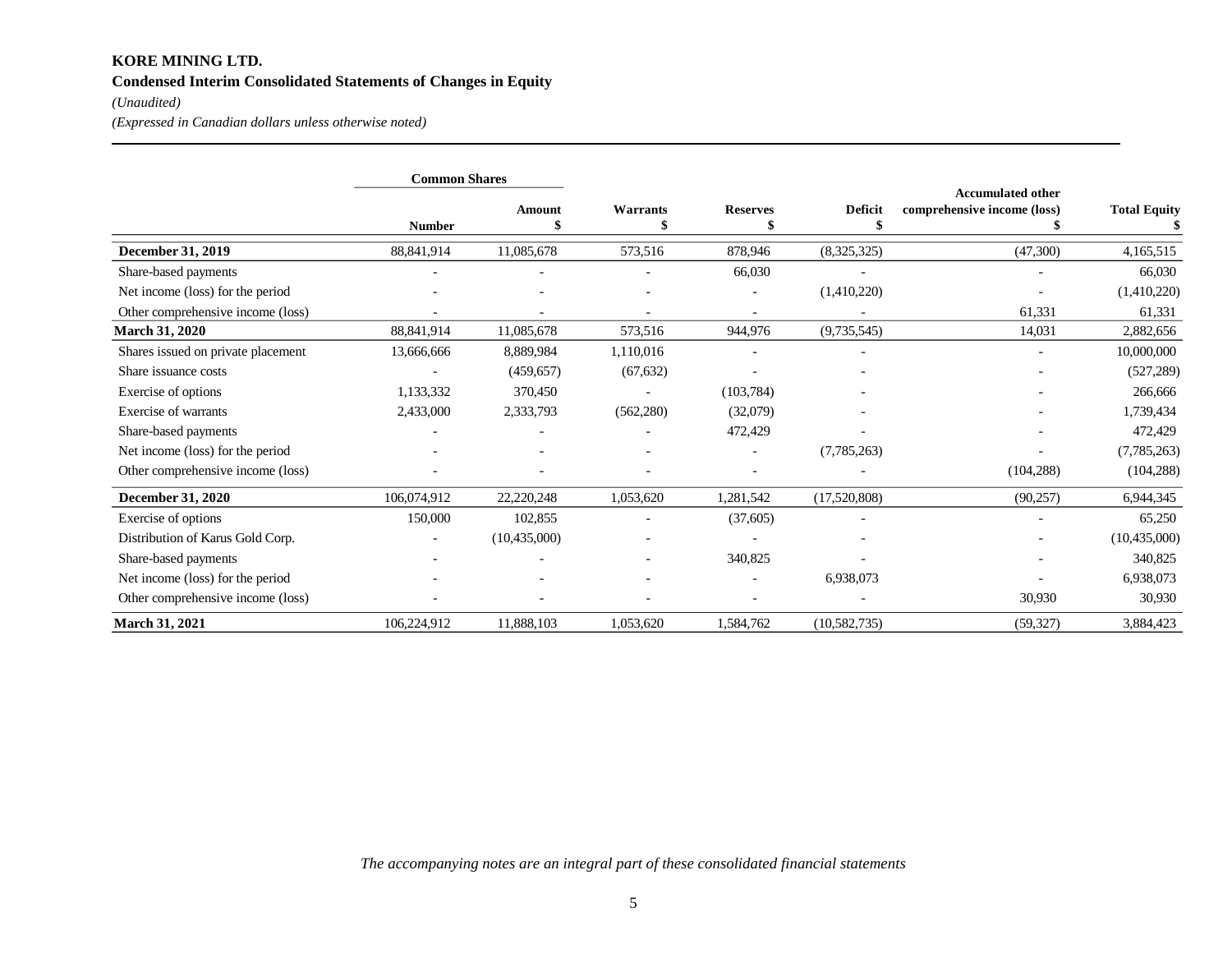## **1. NATURE OF OPERATIONS**

KORE Mining Ltd. (the "Company") is an exploration and development stage company that trades on the Toronto Stock Exchange Venture ("TSXV") under the symbol 'KORE'. The Company is focused on the exploration and development of its California gold projects, Imperial and Long Valley. In January 2021, the Company transferred its Canadian exploration projects to Karus Gold Corp ("Karus Gold") in exchange for shares of Karus Gold which were then distributed to shareholders to the Company (Note 4). The Company's registered office is located at Suite 2500, 700 West Georgia Street, Vancouver BC V6C 3E8.

The Company is in the process of exploring and evaluating its mineral resource properties and has not yet determined whether these properties contain economically recoverable mineral reserves. The recoverability of the amounts capitalized to exploration and evaluation assets is ultimately dependent upon the existence of economically recoverable ore reserves and resources, securing and maintaining title and/or beneficial interest in the properties, obtaining necessary financing to continue to explore, evaluate and develop the properties, and upon future profitable production or proceeds from disposition of the exploration and evaluation assets. The amounts shown as exploration and evaluation assets represent costs incurred in acquiring the assets, and do not necessarily represent current or future fair values.

## **2. GOING CONCERN**

These consolidated financial statements have been prepared on the basis of accounting principles applicable to a going concern, which assumes that the Company will continue in operation for the foreseeable future and will be able to realize its assets and discharge its liabilities in the normal course of operations as they come due. In assessing whether the going concern assumption is appropriate, management takes into account all available information about the future, which is at least, but is not limited to, twelve months from the end of the reporting period.

In March 2020 the World Health Organization declared coronavirus COVID-19 a global pandemic. This contagious disease outbreak, which has continued to spread, and any related adverse public health developments, has adversely affected workforces, economies, and financial markets globally, potentially leading to an economic downturn. It is not possible for the Company to predict the duration or magnitude of the adverse results of the outbreak and its effects on the Company's future business or ability to raise funds, however the impact to date has been limited.

As at March 31, 2021, the Company had working capital of \$1,907,447 (current assets less current liabilities) and has incurred net losses since inception with a deficit of \$10,582,735. For the three months ended March 31, 2021, the Company used cash flows in operations of \$2,309,133 (March 31, 2020 cash used in operations - \$815,078). Subsequent to March 31, 2021, the Company announced a bought deal financing for \$8,000,900 (Note 12). The Company's ability to continue to carry out its planned exploration and development activities for at least the next twelve months is uncertain and dependent upon the continued financial support of its shareholders and on securing additional financing. There is, however, no assurance that any such initiatives will be sufficient and, as a result, this material uncertainty gives rise to significant doubt regarding the going concern assumption and, accordingly, the ultimate appropriateness of the use of accounting principles applicable to a going concern. These consolidated financial statements do not reflect the adjustments to the carrying values of assets and liabilities and the reported expenses and statement of financial position classifications that would be necessary if the Company were unable to realize its assets and settle its liabilities as a going concern in the normal course of operations for the foreseeable future. These adjustments could be material.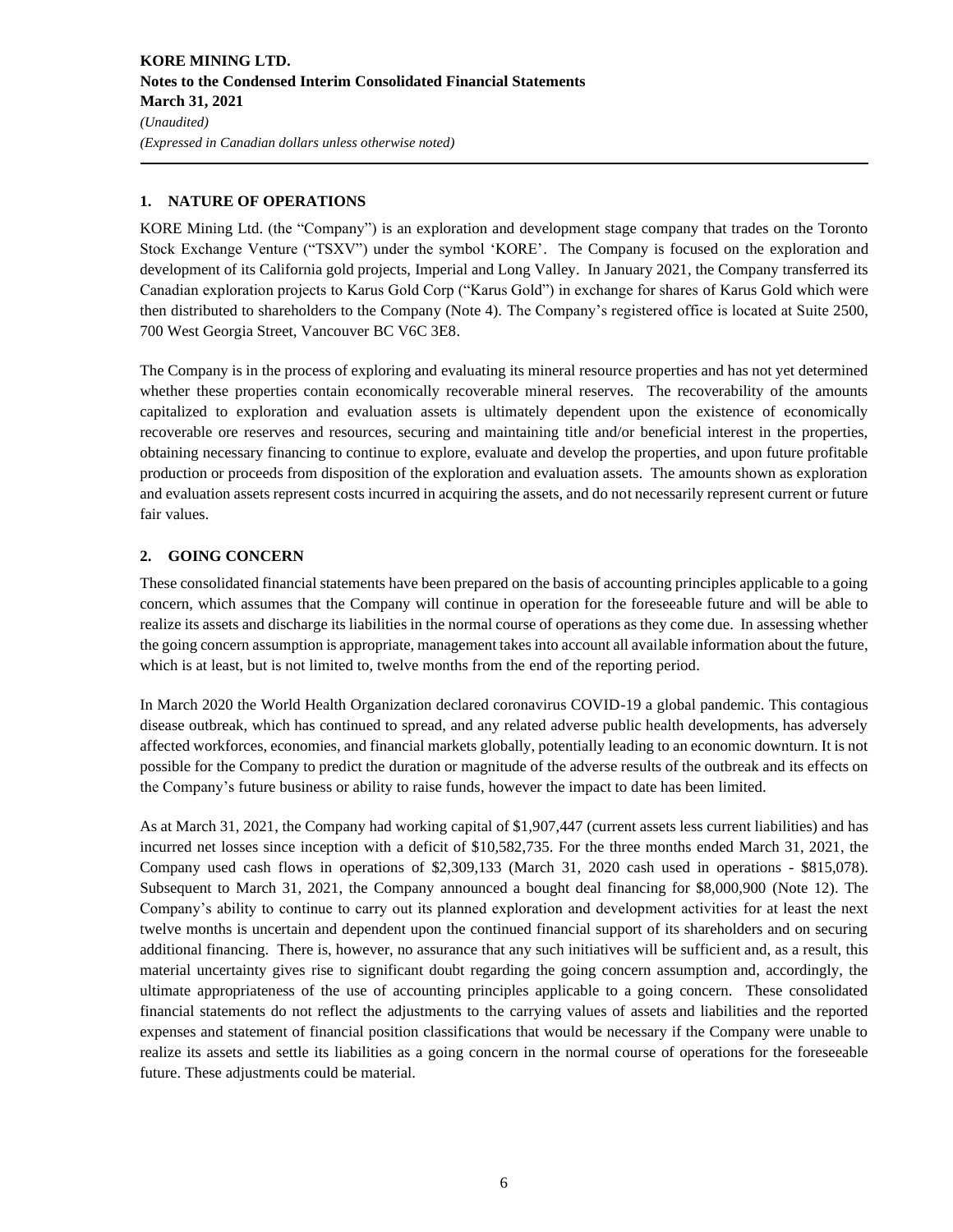## **3. BASIS OF PRESENTATION**

These unaudited condensed interim consolidated financial statements have been prepared in accordance with International Financial Reporting Standards as issued by the International Accounting Standards Board ("IFRS") as applicable to interim financial reports, including International Accounting Standard 34, "Interim Financial Reporting". These financial statements should be read in conjunction with the annual financial statements for the year ended December 31, 2020, which have been prepared in accordance with IFRS.

These unaudited condensed interim consolidated financial statements have been authorized for issue by the Board of Directors of the Company on May 28, 2021.

#### **Principles of Consolidation**

These consolidated financial statements include the accounts of the Company and its wholly owned subsidiaries as listed below. Control is defined as the exposure, or rights, to variable returns from involvement with an investee and the ability to affect those returns through power over the investee. Power over an investee exists when we have existing rights that give us the ability to direct the activities that significantly affect the investee's returns. The results and financial position of subsidiaries are included in the consolidated financial statements from the date that control commences until the date that control ceases.

These consolidated financial statements incorporate the accounts of the Company and the following subsidiaries:

| Name of Subsidiary               | Incorporation | Percentage | Principal Activity                         |
|----------------------------------|---------------|------------|--------------------------------------------|
|                                  | Jurisdiction  | Ownership  |                                            |
| Imperial USA Corp.               | Nevada, USA   | 100%       | Mineral Property Exploration & Development |
| <b>Imperial Gold Corporation</b> | Nevada, USA   | 100\%      | <b>Holding Company</b>                     |
| Kore USA Ltd.                    | Nevada, USA   | 100%       | Mineral Property Exploration & Development |
| 1184938 BC Ltd.                  | BC, Canada    | 100%       | <b>Holding Company</b>                     |

All intercompany balances and transactions have been eliminated on consolidation.

## **Basis of Measurement**

These consolidated financial statements have been prepared on a historical cost basis. The statements are presented in Canadian dollars unless otherwise noted.

## **Significant Judgments, Estimates and Assumptions**

The preparation of the Company's consolidated financial statements in conformity with IFRS requires management to make judgments, estimates and assumptions that affect the reported amounts of assets and liabilities and disclosures of contingent assets and liabilities at the date of the consolidated financial statements and the reported amounts of income and expenses during the reporting period. Estimates and assumptions are regularly evaluated and are based on management's experience and other factors, including expectations of future events that are believed to be reasonable under the circumstances. Actual results could differ from these estimates.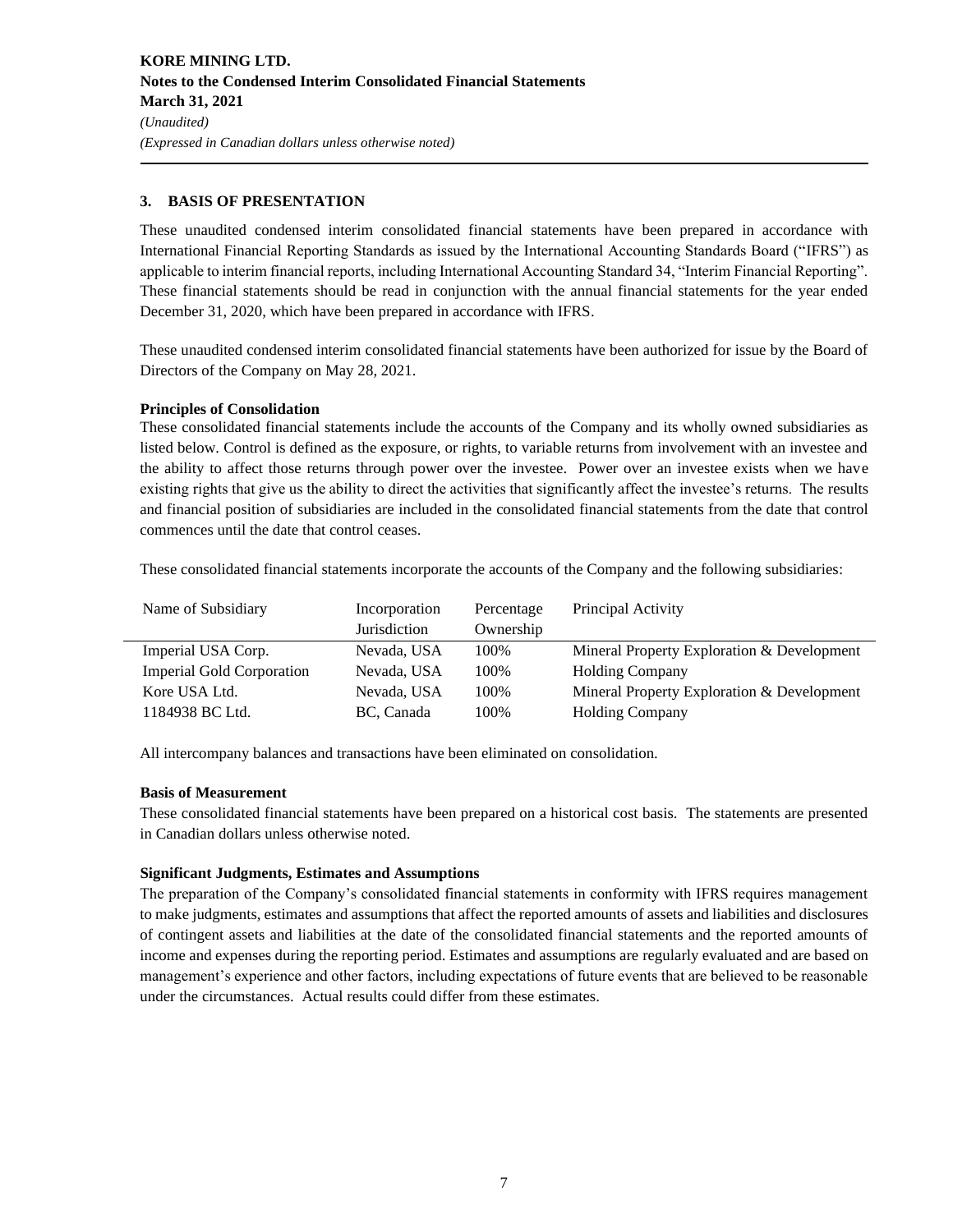## **3. BASIS OF PRESENTATION (cont'd…)**

#### *Critical Judgments*

The preparation of these consolidated financial statements requires the Company to make judgments regarding the going concern of the Company as discussed in Note 2.

The Company is also required to make significant judgments on the ongoing feasibility of exploration and evaluation assets, and whether there are indicators that the right to explore the specific area has expired or will be allowed to expire, that further exploration and evaluation plans have changed, or whether development of a specific area is unlikely to recover existing exploration and evaluation costs. If any of these indicators are present, management would need to assess whether the exploration and evaluation property is impaired.

## *Significant Estimates*

The determination of the Company's tax expense for the period and deferred tax assets and liabilities involves significant estimation and judgement by management. In determining these amounts, management interprets tax legislation in Canada and the US and makes estimates of the expected timing of the reversal of deferred tax assets and liabilities, the deferral and deductibility of certain items and the interpretation of the treatment for tax purposes for exploration and development activities. The Company is subject to assessment by Canadian and US tax authorities, which may interpret legislation differently which may affect the final amount or timing of the payment of taxes. The Company provides for such differences where known based on management's best estimate of the probable outcome of these matters.

The Company was required to make an estimate of the value of the shares of Karus Gold distributed to shareholders of the Company (Note 4). Karus Gold is not publicly listed and had no observable market price to derive a fair value. Management relied on a number of factors, including a third party valuation report, similar projects and recent transactions, comparable land packages and valuation of publicly traded entities, historical exploration work and expenditures made on the project, as well as external market conditions, including current and future commodity price expectations.

## **4. SPINOUT OF KARUS GOLD**

In January 2021, the Company transferred its Canadian exploration properties, together with related assets, to Karus Gold in exchange for 53,112,455 shares of Karus Gold ("Spinout Shares"), which were immediately distributed to the shareholders of the Company pursuant to a statutory plan of arrangement (the "Spinout"). The Spinout Shares were distributed to shareholders of the Company as a return of capital on the basis of one Karus Gold share for every two KORE shares held.

In accordance with IFRIC 17, Distribution of Non-cash Assets to Owners, the Company recognized the distribution of the Karus shares to KORE shareholders at fair value with the difference between that value and the carrying amount of the net assets recorded in the statement of income. The fair value of the Karus shares was estimated to be \$10,435,000 which was recorded as a reduction of share capital.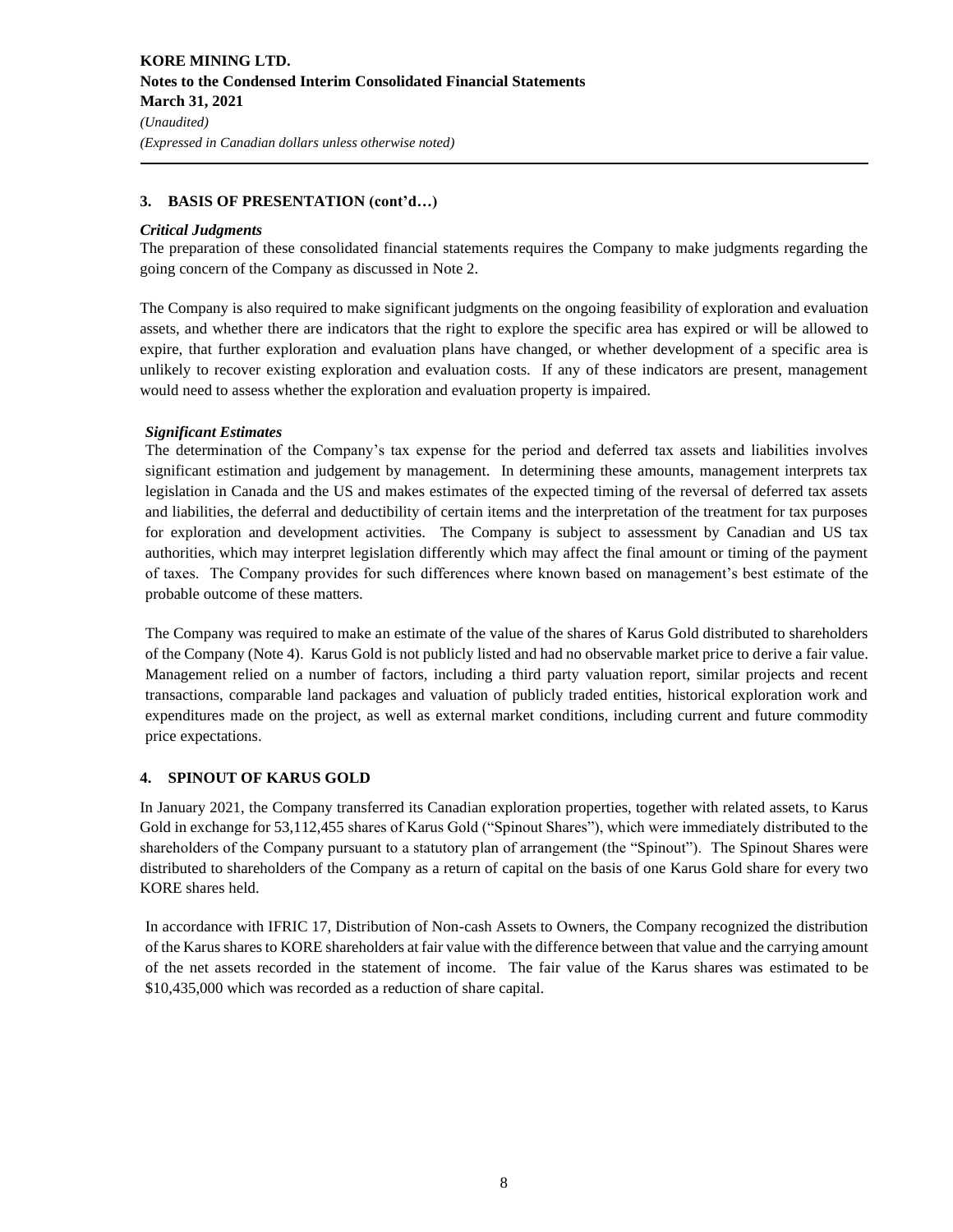## **4. SPINOUT OF KARUS GOLD (cont'd…)**

The assets transferred to Karus Gold and net gain on distribution of Spinout Shares consisted of the following:

| <b>Assets transferred:</b>                         |     |            |
|----------------------------------------------------|-----|------------|
| Exploration & evaluation assets                    | \$. | 1,052,969  |
| Equipment                                          |     | 11,925     |
| Deposits                                           |     | 15,000     |
|                                                    |     | 1.079.894  |
| <b>Fair value of Karus Gold shares distributed</b> |     | 10,435,000 |
| Gain on distribution of Karus Gold                 | S   | 9,355,106  |

In connection with the Spinout, the Company loaned Karus Gold \$500,000 bearing simple interest of 8% per annum, which was repaid with accrued interest of \$5,700 during the quarter ended March 31, 2021. Karus Gold also issued the Company a 1% NSR on all projects transferred, not otherwise subject to an NSR. In addition, Karus Gold reimbursed the Company for \$407,242 of transaction costs which have been recorded as a reduction to general and administration, management fees and professional fees in profit and loss for the three months ended March 31, 2021.

## **5. MINERAL PROPERTIES**

The ending balance and summary of the changes to mineral properties (where applicable) for the three months ended March 31, 2021 is as follows:

|                                   |   | <b>Long Valley</b> |      | <b>Imperial</b>          |    | <b>FG Gold</b>           | <b>Gold Creek</b> |     |              |
|-----------------------------------|---|--------------------|------|--------------------------|----|--------------------------|-------------------|-----|--------------|
|                                   |   | <b>USA</b>         |      | <b>USA</b>               |    | Canada                   | Canada            |     | <b>Total</b> |
| Balance, December 31, 2019        |   | 504,271            | - \$ | $\overline{\phantom{0}}$ |    | 370,607                  | 498.136           | -S  | 1,373,014    |
| Additions                         |   |                    |      | 1.412.700                |    | 184.226                  |                   |     | 1,596,926    |
| Foreign exchange adjustment       |   | (5,931)            |      | (128, 565)               |    | $\overline{\phantom{a}}$ |                   |     | (134, 496)   |
| <b>Balance, December 31, 2020</b> |   | 498.340            |      | .284.135                 | -S | 554,833                  | \$<br>498.136     | \$. | 2,835,444    |
| Transfer to Karus Gold            |   |                    |      |                          |    | (554, 833)               | (498, 136)        |     | (1,052,969)  |
| Foreign exchange adjustment       |   | (10.050)           |      | (27.644)                 |    | $\overline{\phantom{a}}$ |                   |     | (37,694)     |
| <b>Balance, March 31, 2021</b>    | Φ | 488.291            |      | 1,256,491                | -S | ۰                        | $\blacksquare$    | S   | 1,744,782    |

## **Imperial Project**

In March 2017, the Company purchased Imperial USA Corp. which owns the Imperial project located in California. In settlement of the purchase price, the Company paid US\$150,000. The Company issued a 1% net smelter return royalty ("NSR") on the property in connection with this acquisition. The remaining payments under the agreement comprise US\$1,000,000 payable upon the announcement of a revised Preliminary Economic Assessment ("PEA") or similar report and US\$1,000,000 payable 30 days after the date that gold is poured from ore mined from the related properties. In April 2020, the Company announced the PEA results which triggered the obligation of US\$1,000,000 (\$1,412,700), which was paid in July 2020. The vendor has the option to receive shares in the Company in settlement of the remaining payment of \$1,000,000 up to achieving a maximum 4.9% ownership interest in the Company, above which level further share consideration is at the option of the Company.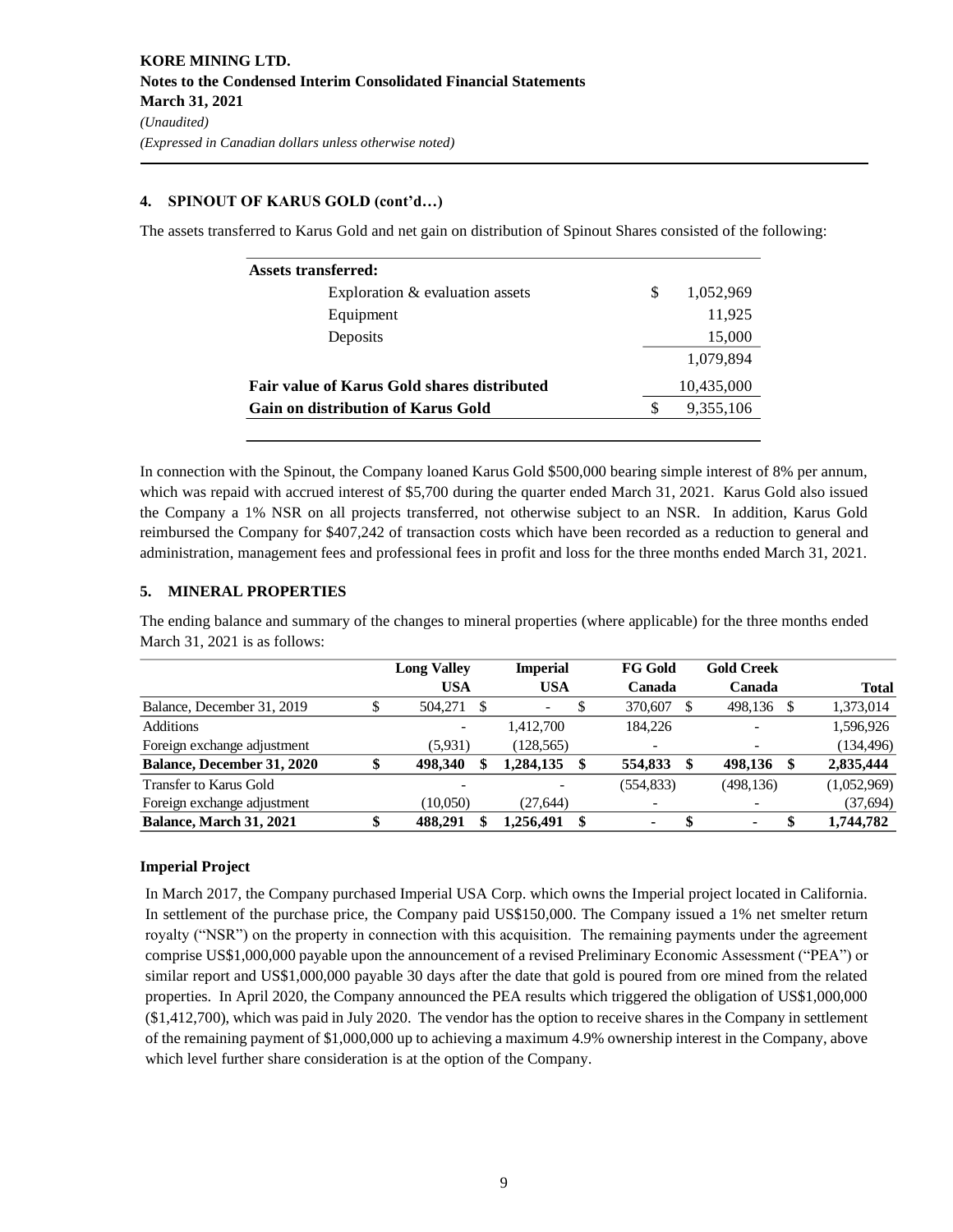## **5. MINERAL PROPERTIES (cont'd…)**

In addition, under the agreement, the Company has committed to incur US\$5 million in exploration and development expenditures, as defined, on the Imperial Project on or before March 2022, the fifth anniversary of the date of the Imperial Purchase Agreement, of which approximately US\$4,000,000 has been incurred as of March 31, 2021. In the event that the Company does not incur these expenditures within this timeframe, the Company must then pay US\$1,000,000 to the vendor.

In May 2019, the Company received an investment by Macquarie Bank Ltd and its affiliates (collectively, "Macquarie") of \$4,000,000. As part of the investment by Macquarie, Macquarie subscribed for 6,000,000 common shares and acquired a 1% NSR royalty (the "Macquarie Royalty") on the Imperial Project for a total cost of \$4,000,000. The agreement provides for certain rights for Macquarie to provide project development financing, rights of refusal and offer on additional royalty issuances and sales, and prescribes the proceeds to be used primarily to advance permitting of the Imperial Project.

## **Long Valley Project**

In March 2017, the Company purchased certain mining claims in the Long Valley area of California with an upfront payment of US\$350,000 to the vendor. The remaining payments under the agreement comprise US\$500,000 due 30 days after commencement of commercial production and US\$500,000 payable on the 12 month anniversary of the commencement of commercial production. A US\$25,000 deposit was paid to the vendor prior to execution of the purchase agreement, which will be applied to the final payment, unless forfeited in the event the agreement is terminated. The vendor has the option to receive shares in the Company in settlement of the remaining payments.

The vendor retained a net smelter return royalty on the claims ("the Seller NSR"). The Seller NSR provides for a royalty of 0.5% when the price of gold is under US\$1,400/oz, 1.0% when the price of gold is between US\$1,401 to US\$1,600/oz and 2.0% when the price of gold is above US\$1,600/oz. The Company has the option to purchase back 1% of the royalty when the price of gold is above US\$1,600/oz for US\$2 million if purchased prior to the announcement of a feasibility study or for US\$4 million if repurchased prior to commencement of commercial production. In addition, there is a further 1% NSR payable to another third party.

## **Canadian assets transferred to Karus**

In January 2021, the Company transferred its Canadian exploration properties, including FG Gold, Gold Creek and White Gold, to Karus Gold, pursuant to the spinout of Karus Gold (Note 4). In connection with this disposition, the Company recorded a decrease in capitalized exploration and evaluation assets of \$1,052,969.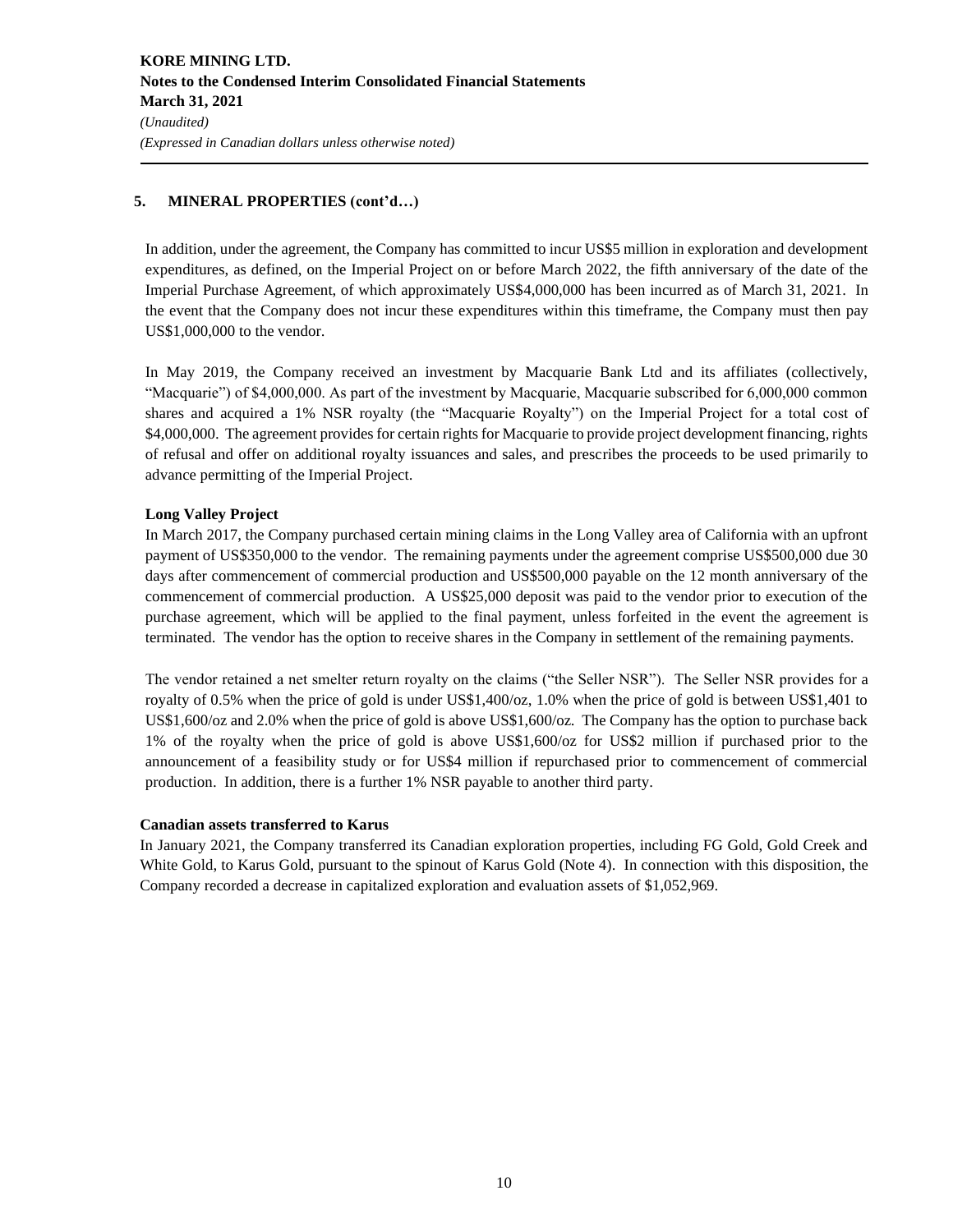## **5. MINERAL PROPERTIES (cont'd…)**

Details of the exploration and evaluation expenses incurred are as follows:

#### **Exploration and evaluation expenses**

|                                              | For the three |                |      | For the three  |  |
|----------------------------------------------|---------------|----------------|------|----------------|--|
|                                              |               | months ended   |      | months ended   |  |
|                                              |               | March 31, 2021 |      | March 31, 2020 |  |
| Claim, staking, holding and taxes            | \$            | 464,331 \$     |      | 4,203          |  |
| Community engagement                         |               | 72,472         |      | 16,008         |  |
| Drill program                                |               |                |      | 307,867        |  |
| Engineering and development                  |               | 106,790        |      | 109,068        |  |
| Geophysics and ground prospecting            |               | 89,670         |      | 196,727        |  |
| Permitting and environment                   |               | 191,775        |      | 68,367         |  |
| Project general & admin                      |               | 16,350         |      |                |  |
| Project staff-contractors                    |               | 62,513         |      | 83,644         |  |
| Technical reports and studies                |               | 27,657         |      |                |  |
| Travel, logistics & camp costs               |               | 21,108         |      | 42,072         |  |
| Other recovery                               |               |                |      | (7,978)        |  |
| Recovery of costs in connection with Spinout |               | (32,653)       |      |                |  |
|                                              | \$            | 1,020,014      | - \$ | 819,978        |  |

## **6. LEASE LIABILITY**

| <b>Balance, December 31, 2020</b> | S | 106,147  |
|-----------------------------------|---|----------|
| Lease payments                    |   | (11,880) |
| Interest expense                  |   | 3.797    |
| Foreign exchange                  |   | (2,282)  |
| <b>Balance, March 31, 2021</b>    | S | 95,782   |

Effective September 2020, the Company entered into an office lease in Imperial County, California with a monthly payment of US\$3,150 for a period of three years. The Company capitalized this lease in accordance with its accounting policy and recognized a corresponding right of use asset in capitalized assets.

## **7. SHARE CAPITAL**

#### **Authorized**

Unlimited number of common shares with no par value.

There were no shares issued during the three months ended March 31, 2020.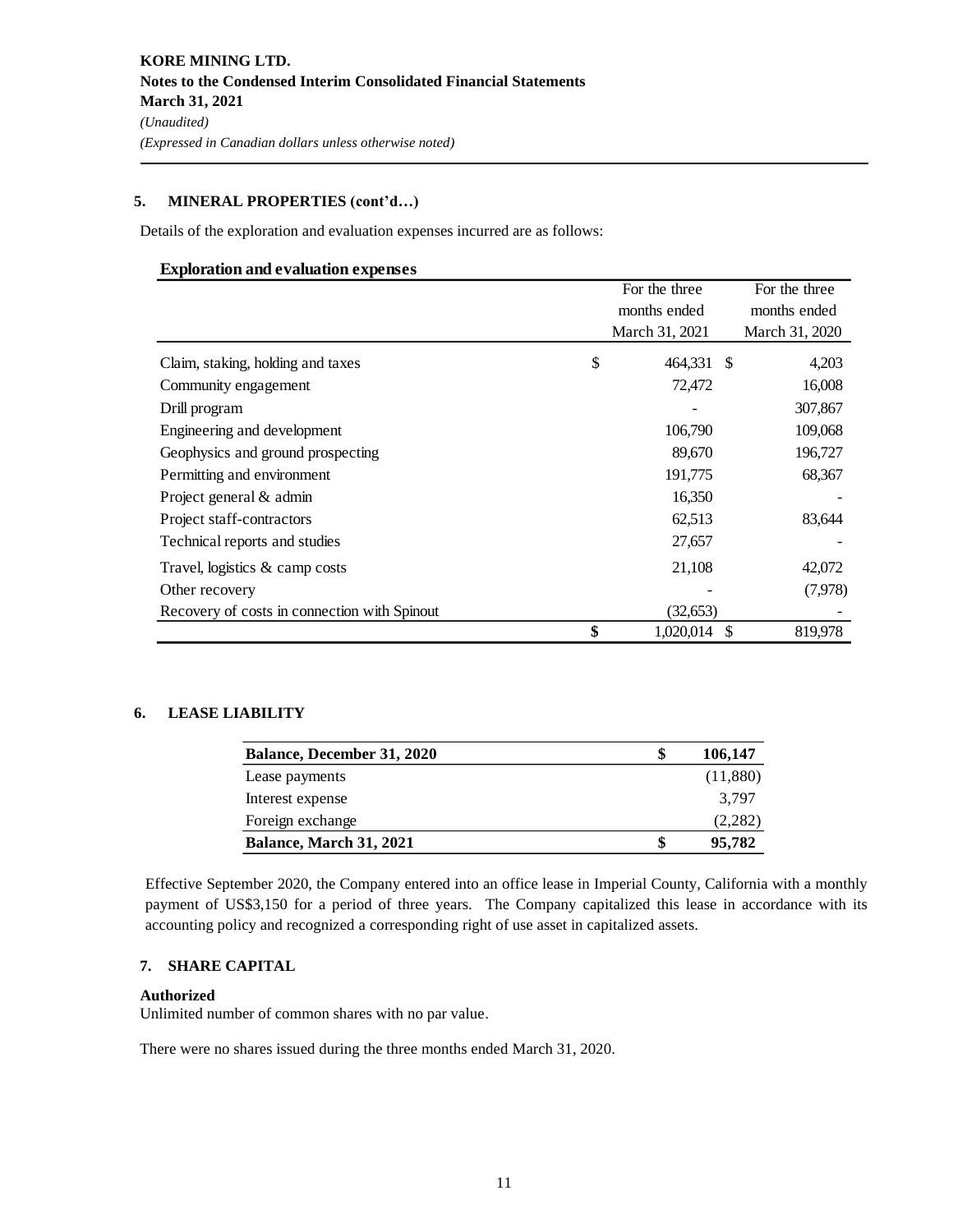## **7. SHARE CAPITAL (cont'd…)**

During the three months ended March 31, 2021, the Company:

- Issued 150,000 common shares for gross proceeds of \$65,250 pursuant to the exercise of options with an exercise price of \$0.435; the Company reallocated \$37,605 of share based compensation reserve to share capital in connection with the exercise of these options.
- Distributed the Spinout Shares of Karus Gold to the shareholders of the Company with a value of \$10,435,000 (Note 4).

## **Stock Options**

Pursuant to a rolling stock option plan (the "Plan") for directors, officers, employees and consultants, the Company may reserve a maximum of 10% of the issued and outstanding listed common shares, with the exercise price to be determined on the date of issuance of the options. The term of options granted under the plan may not exceed five years and such options vest at terms to be determined by the board of directors at the time of the grant, but the exercise price shall not be less than the price determined by the policies of the stock exchange on which the Company's common shares are then listed.

A summary of stock option activity for the three months ended March 31, 2021 is as follows:

|                                   | Number of options |      | Weighted average exercise<br>price |
|-----------------------------------|-------------------|------|------------------------------------|
| <b>Balance, December 31, 2020</b> | 8,300,002         | - \$ | 0.38                               |
| Granted                           | 250,000           |      | 1.00                               |
| Expired                           | (33, 334)         |      | 1.50                               |
| Exercised                         | (150,000)         |      | 0.435                              |
| <b>Balance, March 31, 2021</b>    | 8,366,668         | -\$  | 0.39                               |

As at March 31, 2021, the following stock options were outstanding:

| <b>Expiry date</b> | <b>Number of options</b><br>outstanding | Number of options<br>exercisable | <b>Exercise price</b><br>\$ |
|--------------------|-----------------------------------------|----------------------------------|-----------------------------|
| November 1, 2023   | 1,250,000                               | 1,250,000                        | 0.50                        |
| January 13, 2024   | 2,166,668                               | 2,166,668                        | 0.14                        |
| May 9, 2024        | 150,000                                 | 150,000                          | 0.25                        |
| July 3, 2024       | 2,600,000                               | 2,050,000                        | 0.27                        |
| October 18, 2024   | 500,000                                 | 500,000                          | 0.29                        |
| April 27, 2025     | 850,000                                 | 583,333                          | 0.435                       |
| September 3, 2025  | 400,000                                 | 166,667                          | 1.50                        |
| December 1, 2025   | 200,000                                 | 50,000                           | 1.34                        |
| February 17, 2026  | 250,000                                 | 83,333                           | 1.00                        |
|                    | 8,366,668                               | 7,000,001                        |                             |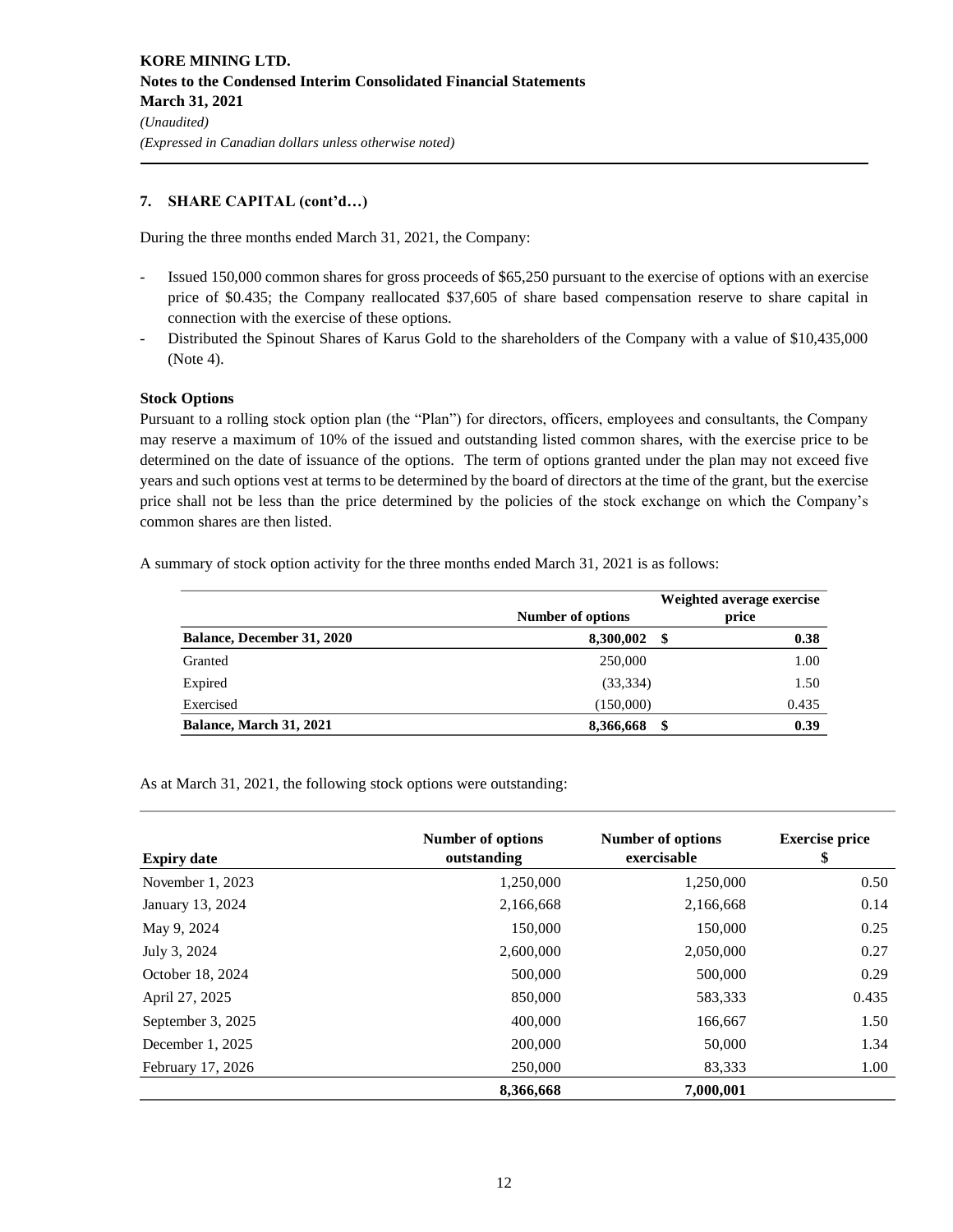## **7. SHARE CAPITAL (cont'd…)**

## **Warrants**

A summary of warrant activity for the three months ended March 31, 2021:

|                                                      | <b>Number of warrants</b> | Weighted average exercise<br>price |
|------------------------------------------------------|---------------------------|------------------------------------|
| Balance, December 31, 2019                           | 2,629,500 \$              | 0.75                               |
| Issued                                               | 3,500,000                 | 1.50                               |
| Exercised                                            | (2,433,000)               | 0.72                               |
| Expired                                              | (196,500)                 | 1.06                               |
| <b>Balance, December 31, 2020 and March 31, 2021</b> | 3,500,000                 | \$<br>1.50                         |

As at March 31, 2021, the following warrants were outstanding:

| <b>Expiry date</b> | <b>Number of warrants</b><br>outstanding | <b>Exercise price</b><br>\$ |  |  |
|--------------------|------------------------------------------|-----------------------------|--|--|
| July 22, 2022      | 3,000,000                                | 1.50                        |  |  |
| July 28, 2022      | 500,000                                  | 1.50                        |  |  |
|                    | 3,500,000                                |                             |  |  |

## **Restricted Share Units**

In October 2020, the Company's shareholders approved the Omnibus Plan ("Omnibus Plan"), which is a fixed plan that reserves for issuance a maximum of 10,605,828 common shares as equity-based compensation awards. Together with the 10% rolling stock option plan, only a maximum of 10% of instruments under the Omnibus Plan and Option Plan may be granted to insiders. Awards under the plan may be granted in a form as designated by the Board, including restricted share units, deferred share units and other performance based instruments.

A summary of restricted share unit activity for the three months ended March 31, 2021:

|                                                      | Number of<br><b>RSU</b> |  |  |
|------------------------------------------------------|-------------------------|--|--|
| <b>Balance, December 31, 2019</b>                    |                         |  |  |
| Granted                                              | 248,000                 |  |  |
| <b>Balance, December 31, 2020 and March 31, 2021</b> | 248,000                 |  |  |

As at March 31, 2021, the following restricted share units were outstanding:

| <b>Expiry date</b> | Number of Number of<br><b>RSUs</b><br>outstanding | <b>RSUs</b><br>exercisable |
|--------------------|---------------------------------------------------|----------------------------|
| December 30, 2023  | 248,000                                           | ۰                          |
|                    | 248,000                                           | ۰                          |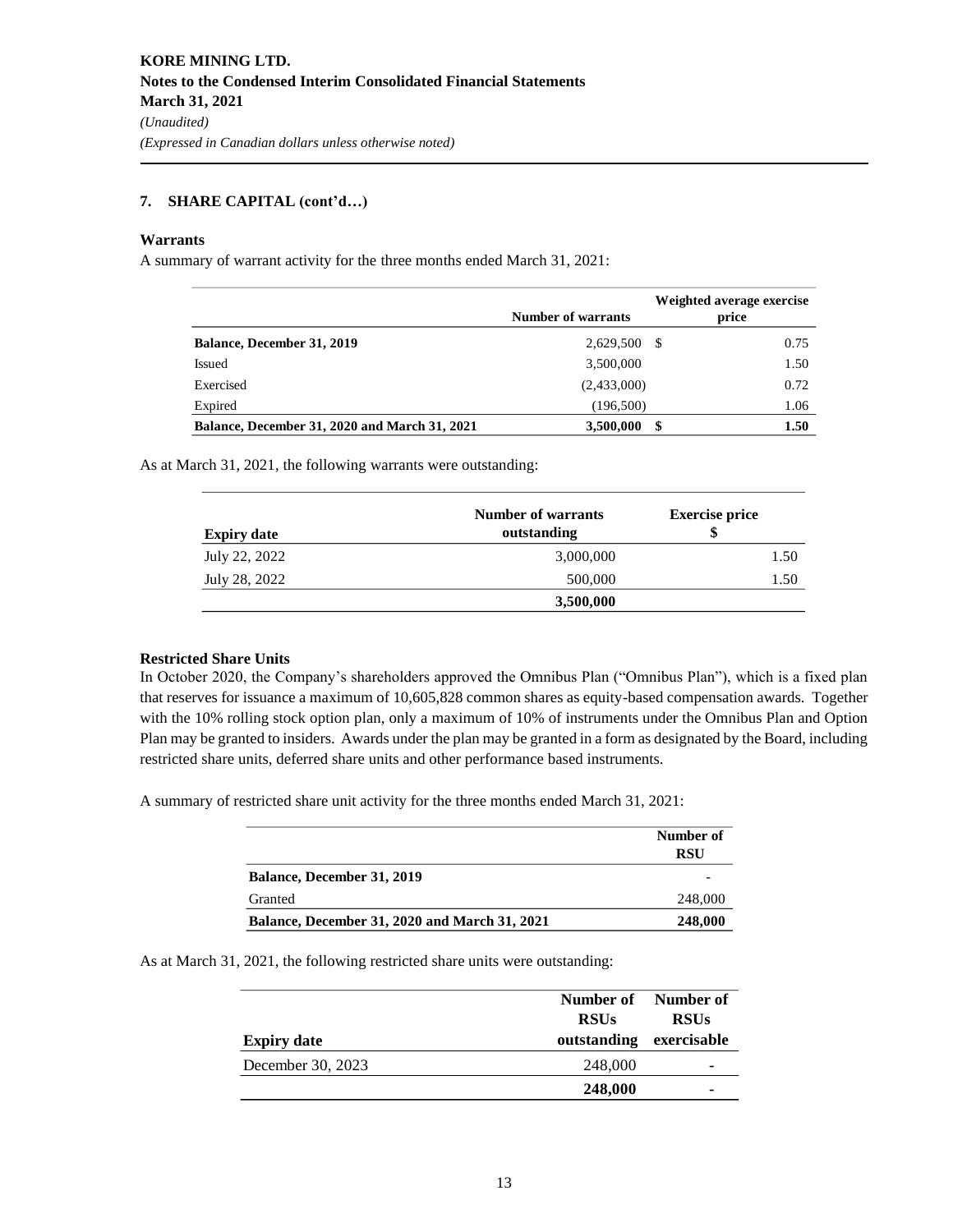## **7. SHARE CAPITAL (cont'd…)**

#### **Share-Based Compensation**

During the three months ended March 31, 2021, the Company granted 250,000 (March 31, 2020 – nil) stock options to employees. The fair value of the stock options granted was \$137,375 (March 31, 2020 - \$nil) or \$0.55 (March 31, 2020 - \$nil) per option was determined using Black Scholes option valuation model and \$197,809 (2020 - \$66,303) was recognized as share-based payments expense in relation to the vesting of options for the period ending March 31, 2021.

Share-based payments expense was determined using the following weighted average assumptions:

|                         | <b>March 31, 2021</b> | <b>December 31, 2020</b> |
|-------------------------|-----------------------|--------------------------|
| Risk free interest rate | 0.73%                 | $0.41\%$                 |
| Expected life           | 4.0                   | 4.1                      |
| Annualized volatility   | 75%                   | 75%                      |
| Dividend rate           | $0\%$                 | 0%                       |

During the three months ended March 31, 2021, the Company did not grant any RSUs, however recorded an expense of \$96,608 (2020 - \$nil) in connection with the vesting of RSUs granted prior to December 31, 2020, which is included in share-based payments.

## **8. RELATED PARTY TRANSACTIONS AND BALANCES**

## **Related Party Transactions**

As at March 31, 2021, there was \$61,536 included in receivables as due from Karus Gold for reimbursement of general and administrative costs for the period from January 26, 2021 to March 31, 2021.

Amounts owing to related parties are unsecured, non-interest bearing and due on demand. As at March 31, 2021, \$344,236 (2020 - \$315,785) is due to related parties.

## **Key Management Compensation**

Key management are those personnel having the authority and responsibility for planning, directing and controlling the Company and include the Chairman, President & Chief Executive Officer, Chief Financial Officer, Chief Operating Officer and Directors. For the three months ended March 31, 2021, total key management compensation was \$319,059 (2020 - \$237,130), which includes management fees and salaries of \$206,678 (2020 - \$171,000), and share-based compensation of \$112,381 (2020 - \$66,303).

## **9. MANAGEMENT OF CAPITAL**

The Company considers items within equity as capital.

The Company's objective when managing capital is to maintain corporate and administrative functions necessary to support the Company's operations; to perform mineral exploration activities on the Company's exploration projects; and to seek out and acquire new projects of merit.

The Company manages its capital structure in a manner that is intended to provide sufficient funding for operational and capital expenditure activities. When necessary, the Company may seek to secure funds, through debt funding or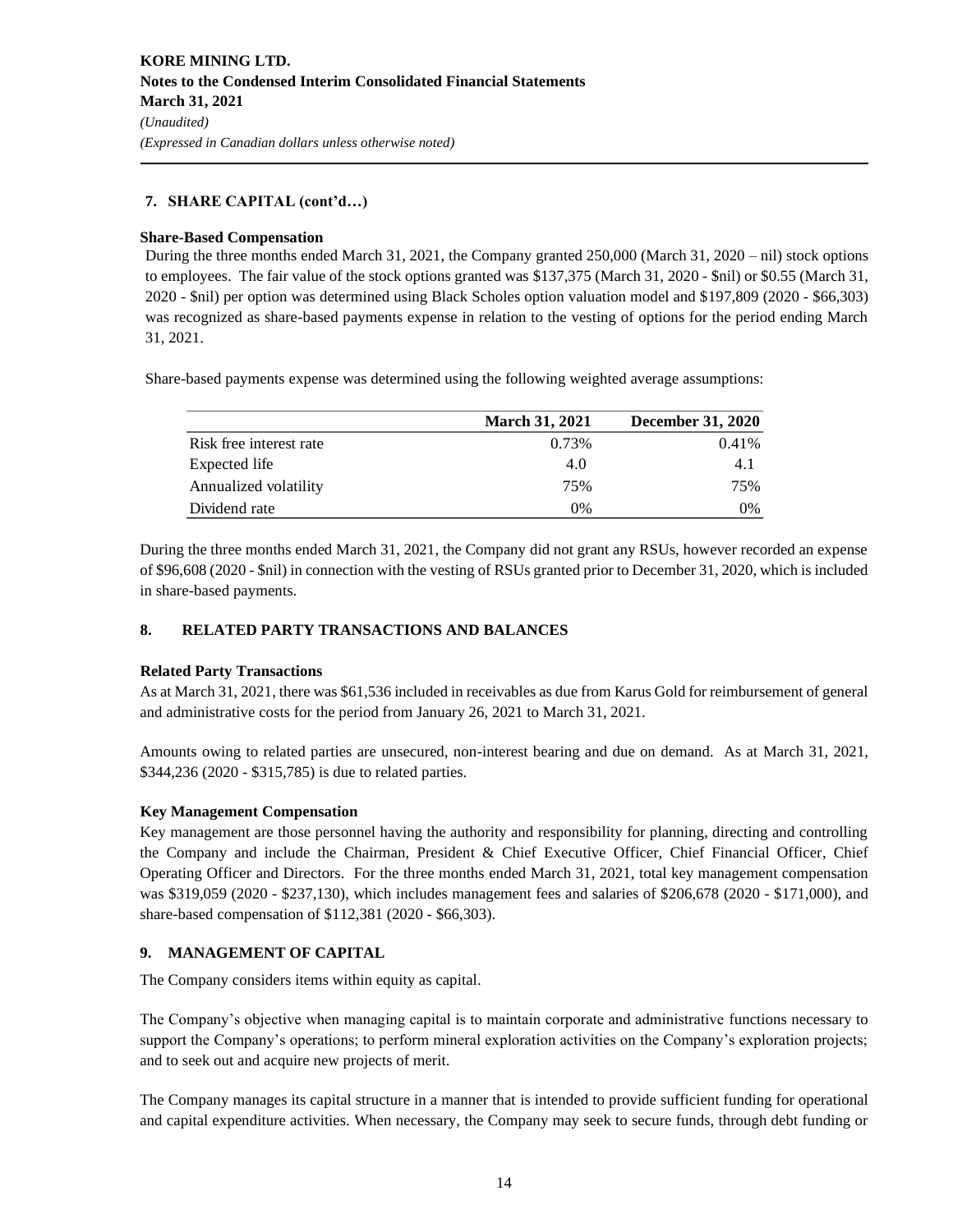equity capital raised. There can be no assurances that the Company will be able to obtain debt or equity capital in the future. (See Note 2).

The Company does not pay dividends and has no long-term debt or bank credit facility. The Company is not subject to any externally imposed capital requirements. There have not been any changes to the Company's capital management policy during the period.

## **10. RISK MANAGEMENT**

## **Financial Risk Management**

The Company may be exposed to risks of varying degrees of significance which could affect its ability to achieve its strategic objectives. The main objectives of the Company's risk management processes are to ensure that risks are properly identified and that the capital base is adequate in relation to those risks. The principal risks to which the Company is exposed are described below.

## **a. Credit Risk**

Credit risk is the risk of potential loss to the Company if a counterparty to a financial instrument fails to meet its contractual obligations. The Company's credit risk is primarily attributable to its cash.

The Company has assessed its exposure to credit risk on its cash and has determined that such risk is minimal. The majority of the Company's cash is held with reputable financial institutions in Canada.

## **b. Liquidity Risk**

Liquidity risk is the risk that the Company is not able to meet its financial obligations as they fall due. As at March 31, 2021, the Company had working capital of \$1,907,447 and it does not have any long term monetary liabilities. The Company will seek additional financing through debt or equity offerings, but there can be no assurance that such financing will be available on terms acceptable to the Company or at all. The Company's approach to managing liquidity risk is to endeavor to ensure that it will have sufficient liquidity to meet liabilities when they fall due. As at March 31, 2021, the Company had cash of \$2,722,732 to settle current liabilities of \$1,038,812. The Company's financial liabilities have contractual maturities of 30 days or are due on demand and are subject to normal trade terms. See Note 2.

## **c. Interest Rate Risk**

Interest rate risk is the risk arising from the effect of changes in prevailing interest rates on the Company's financial instruments. The Company holds its cash and cash equivalents on which it earns variable rates of interest, and may therefore be subject to a certain amount of risk, though this risk is immaterial.

## **d. Foreign Currency Risk**

Foreign currency risk is the risk that the fair value of, or future cash flows from, the Company's financial instruments will fluctuate because of changes in foreign exchange rates. The Company maintains its cash reserves in Canadian and United States dollars. The portion of the Company's funds held in US dollars are subject to fluctuations in foreign exchange rates.

At March 31, 2021, the Company has certain monetary items denominated in United States dollars. Based on these net exposures, a 10% appreciation or depreciation of the Canadian dollar against the United States dollar would result in an increase or decrease of \$101,076 in the Company's net loss.